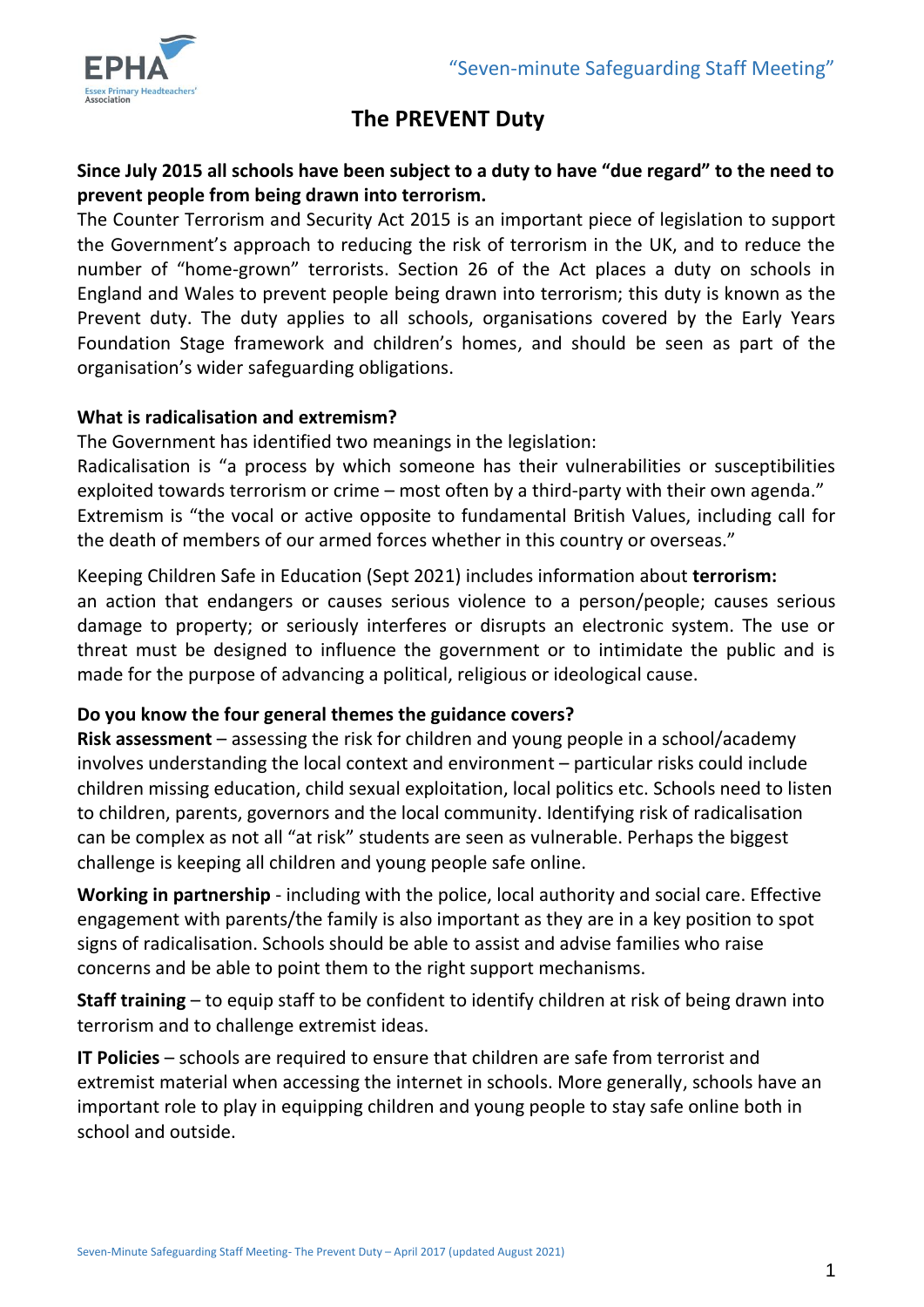

# **Staff responsibilities in relation to Prevent**

- Schools have a vital role to play in protecting pupils from the risks of extremism and radicalisation. Keeping children safe from risks posed by terrorist exploitation of social media should be approached in the same way as safeguarding children from any other online abuse.
- If an adult in school has a concern for the safety of a specific young person at risk of radicalisation, they should follow the school's safeguarding procedures, including discussing the concern with the Designated Safeguarding Lead and, if deemed necessary, with children's social care. Staff can also contact the local police force or dial 101 (the non-emergency number).
- The local authority or police might suggest a referral to the "Channel" programme, a voluntary Government programme which aims to safeguard children and adults from being drawn into terrorist activity.
- The Education Lead for PREVENT in Essex is Jo Barclay, Safeguarding Adviser to Schools.

### **British Values**

All publicly-funded schools in England are required by law to teach a broad and balanced curriculum which promotes the spiritual, moral, cultural, mental and physical development of pupils and prepares them for the opportunities, responsibilities and experiences of life. They must also promote community cohesion. Schools must "actively promote British Values" and guidance has been published for schools. Schools can build pupils' resilience to radicalisation by promoting fundamental British values - defined as: democracy, mutual respect, rule of law, individual liberty, and tolerance of different faiths and beliefs -and by enabling them to challenge extremist views. It is important to emphasise that the Prevent duty is not intended to stop pupils debating controversial issues. On the contrary, schools should provide a safe space in which children, young people and staff can understand the risks associated with terrorism and develop the knowledge and skills to be able to challenge extremist arguments.

#### **Ofsted**

The briefing paper, *Inspecting Safeguarding in early years, education and skills settings* (September 2019), states that inspectors will want to consider evidence that "there is a clear approach to implementing the Prevent duty and keeping children and learners safe from the dangers of radicalisation and extremism." Staff and governors should be prepared to discuss this during an inspection and be confident about the school's actions and policies in relation to the Prevent Duty.

# **Channel**

Channel is a voluntary, confidential support programme which focuses on providing support at an early stage to people who are identified as being vulnerable to being drawn into terrorism. Prevent referrals may be passed to a multi-agency Channel panel, which will discuss the individual referred to determine whether they are vulnerable to being drawn into terrorism and consider the appropriate support required. An individual's engagement with the programme is entirely voluntary at all stage.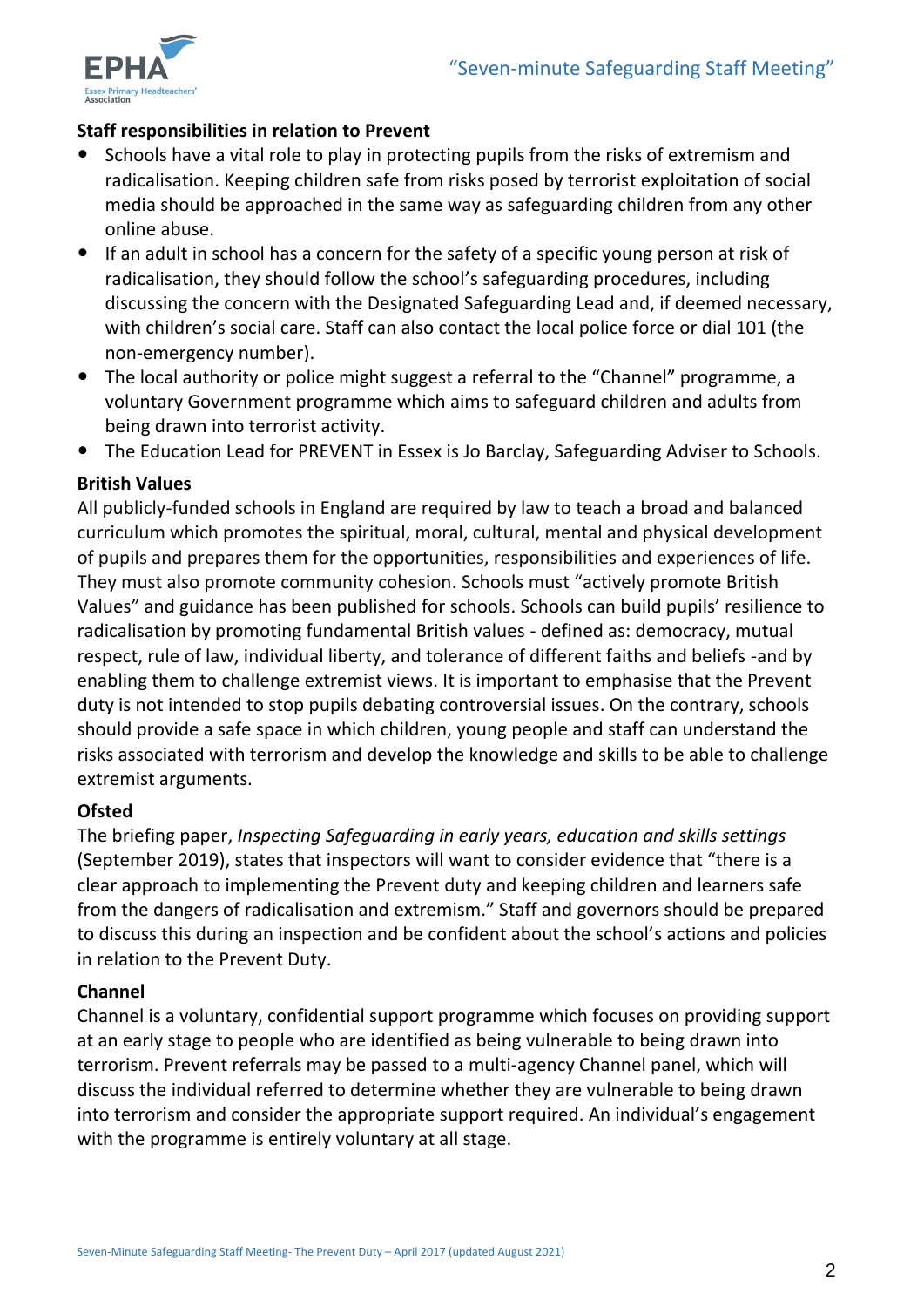

## **Far Right Extremism**

In the UK the far right has varied in strength and organisation over the last few decades. The most prominent far right groups at present are the English Defence League (EDL) and Britain First (BF).

# **What causes radicalisation and how to spot the signs?**

Radicalisation is the process of causing someone to become a supporter of terrorism, or forms of extremism that lead to terrorism

The concept of radicalisation is typically closely associated with ISIS (also known as IS or ISIL) but it does have much older origins

ISIS is said to have up to 20,000 "fighters" across Iraq and Syria with an estimated 2,000 Britons becoming radicalised and leaving the UK in the past couple of years. This includes at least 50 girls leaving to become Jihadi brides.

# **What causes radicalisation?**

As yet, there has been no clear link or exact cause identified for someone becoming radicalised. This creates the sense that 'it could happen to anyone' which, in turn, increases the fear of radicalisation. The lack of an exact cause doesn't mean we know nothing and it's important to focus on what we do know and staying informed of current guidance. Radicalisation is, after all, constantly shifting and changing.

What we know as of now is that the main risk factor identified in victims is vulnerability. Those who are most vulnerable are (but not limited to):

- Younger people from age 13 upwards;
- Those experiencing an identity or personal crisis:
- Individuals with feelings of unmet aspirations or a sense of injustice;
- People with a need for adventure or excitement;
- Pre-existing conviction that their religion or culture is under threat;
- Individuals who feel socially isolated and possibly suffering from depression;
- Those who have a history of criminal behaviour.

It is thought that, for some, ISIS satisfy that need for identity and/or the sense of belonging. For others, they are taken in by the 'glory and honour' of the battle or thrill of the victory.

# **The radicalisation process**

This vulnerability is exploited, in a similar fashion to the way sexual predators groom young people online, with promises of excitement, empowerment, glory and freedom along with more material rewards, such as cash, pets and housing. A personal connection is formed: you can be sat at home in the UK talking directly to an individual fighter in Syria who is bragging about his military accomplishments and offering you help and encouragement to travel to join him. To someone so disaffected, this attention is understandably compelling. The process of radicalisation is rarely the same for two people and can be anything from slow and gradual to fast and effective, but underpinning the process is the strong brand ISIS have created via social media. It's a brand that paints a seductive picture and acts as a compelling recruitment drive that inspires thousands of people to embark on a one-way journey to join their cause. In fact, it has been argued that ISIS' social media strategy could rival the biggest brands in the world with ISIS holding, at any one time, over 45,000 Twitter accounts.